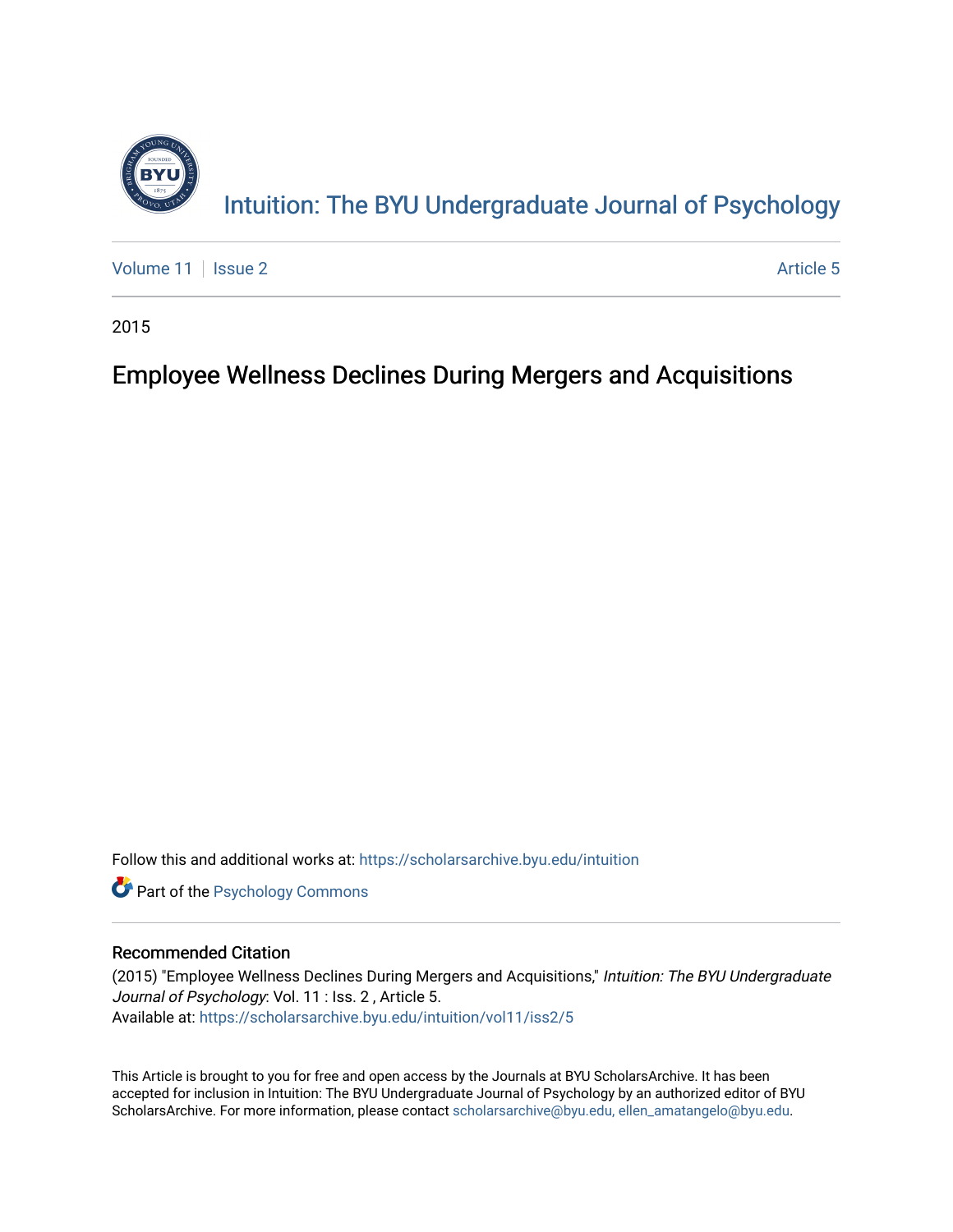# **Employee Wellness Declines During Mergers and Acquisitions**

Isaac Olive *Brigham Young University*

*Intuition: The BYU Undergraduate Journal of Psychology*

### **Abstract:**

Proposed corporate mergers and acquisitions in the US can have negative consequences for the employees who are involved. For individuals who are laid off, the consequences may include anger, stress, and health complications. For employees who remain with a company, the consequences include feelings of powerlessness, dissatisfaction, and lack of motivation. Employers should focus more on the psychological well-being of the employees who are involved by offering financial counseling, emotional therapy, job fairs, and skills training. Doing so could lower employee turnover, raise employee morale, and increase motivation.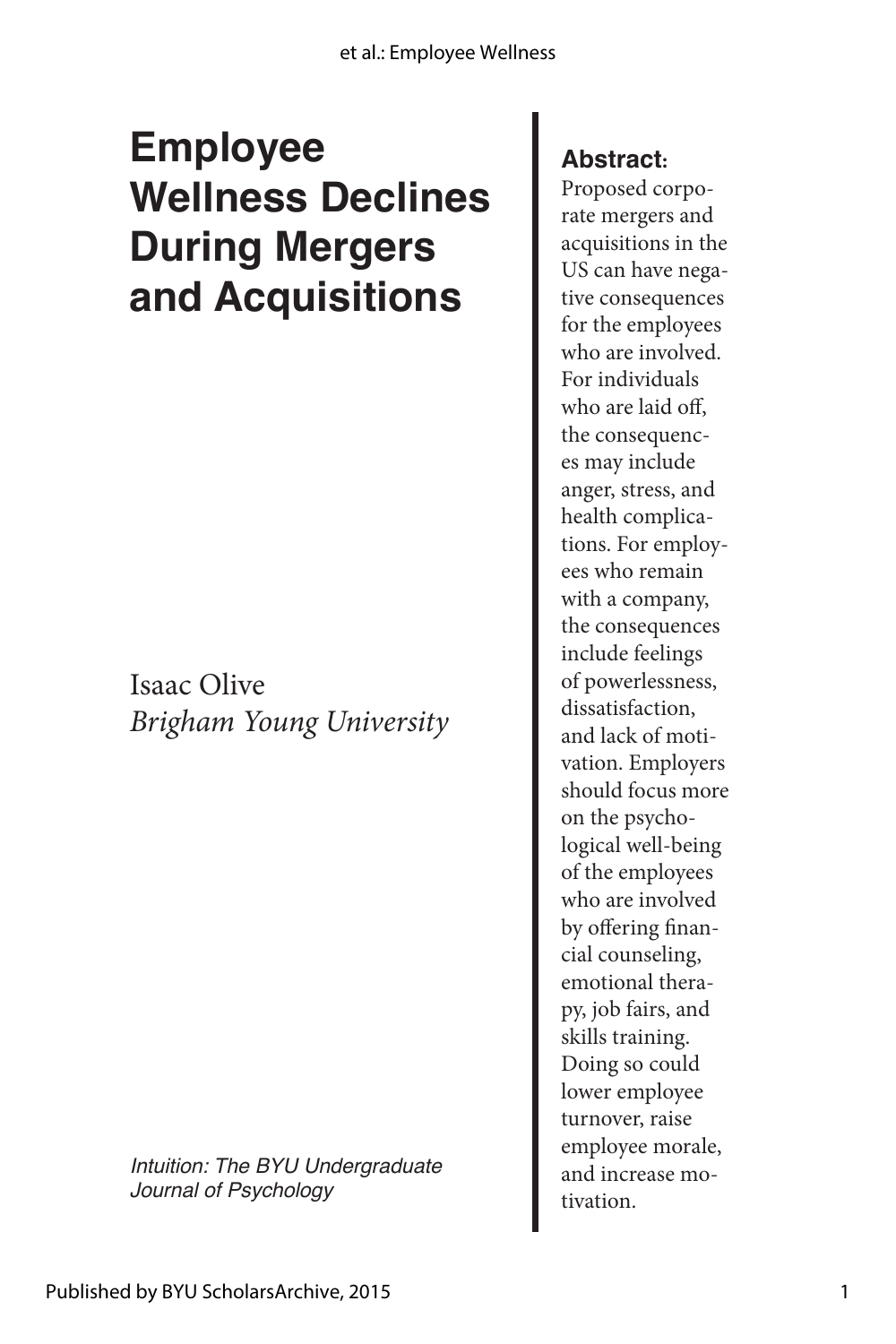Running head: EMPLOYEE WELLNESS 55

In the US, 80% of Fortune 100 companies engage in proposed mergers and acquisitions (M&A) as a strategy to increase growth and profits (Harding & Rovit, 2004). However, the employees of the corporations involved are often dissatisfied with the results of the M&A process (Cartwright & Cooper, 1993). In fact, the layoffs that commonly occur in the process can lead to employee distress and the reduced psychological well-being of employees. Health complications, emotional problems, and social anxiety are not uncommon (Shermon, 2011). These challenges can be detrimental to employee satisfaction and wellness. These feelings can have a significant impact on employees' professional performance and may also have an immediate impact on their personal lives. Maintaining awareness of these issues helps managers keep employees engaged in the employee' roles (Fernandes, Knowles, & Erickson, 2009).

A corporation may pursue several forms of aid to employees going through the M&A process. For example, clear communication across a series of well-timed announcements can have a positive impact d (Hill & Wiener, 2008). Providing resources, such as, personal counseling, financial planning, job fairs for those who are leaving, career counseling, and fair

2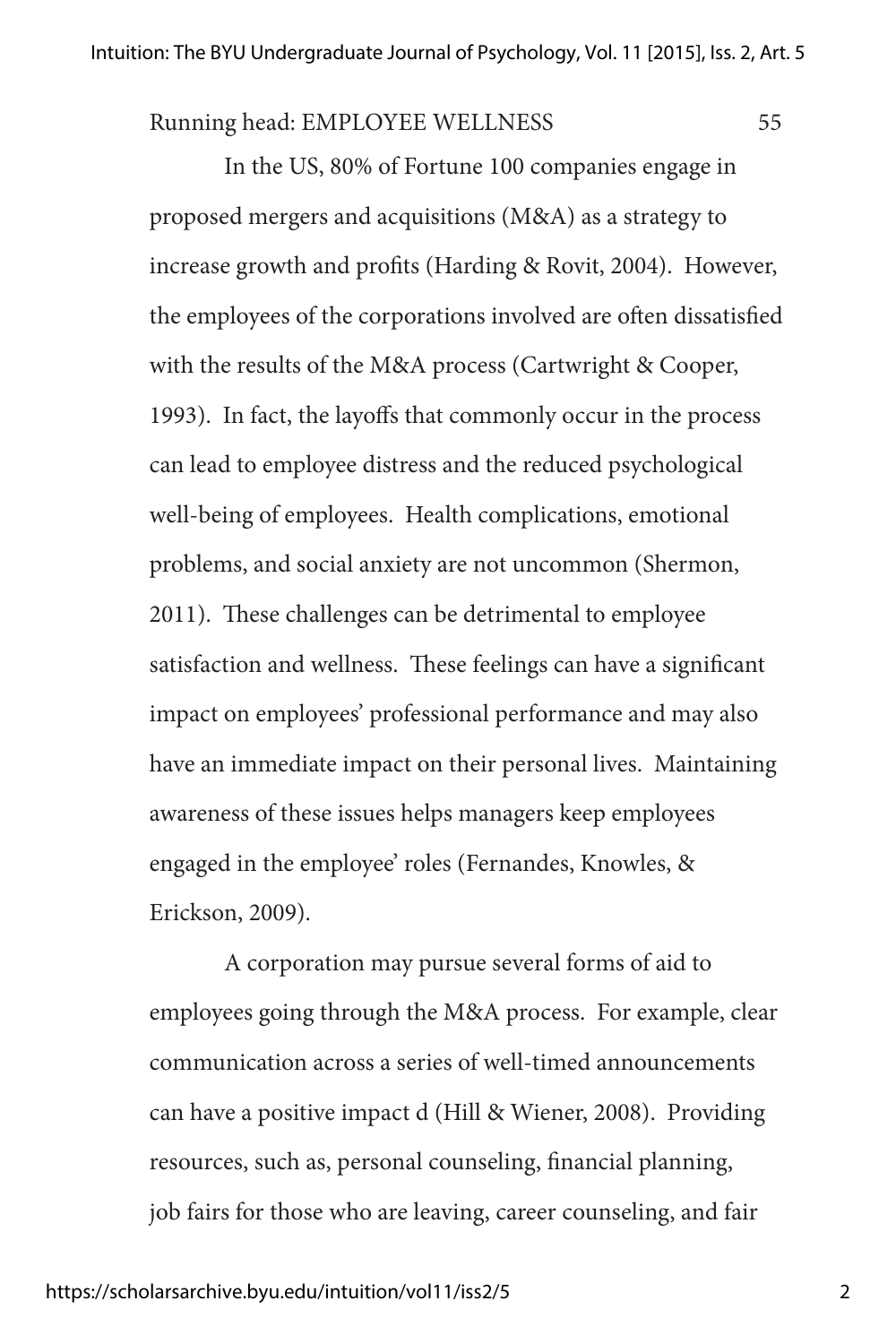compensation packages send a clear message that the work of past, present, and future employees is valued (Krumboltz, 2011). Providing these resources can send a clear message that can enhance a company's reputation by showing a strong commitment to helping employees as workers go through a tumultuous period in their lives.

#### **Factors in M&A**

Bohin, Daley, and Thomson (2000) listed seven reasons that companies propose M&A:

- Create and exploit synergies
- Increase market share
- Protect markets by weakening or eliminating rivals
- Acquire products and/or technologies
- Strengthen the core business by expanding in areas of greatest competence
- Gain footholds in other countries or continents
- Achieve critical mass or competitive size (p. 226)

It is interesting to note that the list pays no regard to the impact the eventual decision may have on employees within the companies that are involved. Consequently, the term M&A often elicits negative emotions in employees and has negative attributes (Cartwright & Cooper, 1993).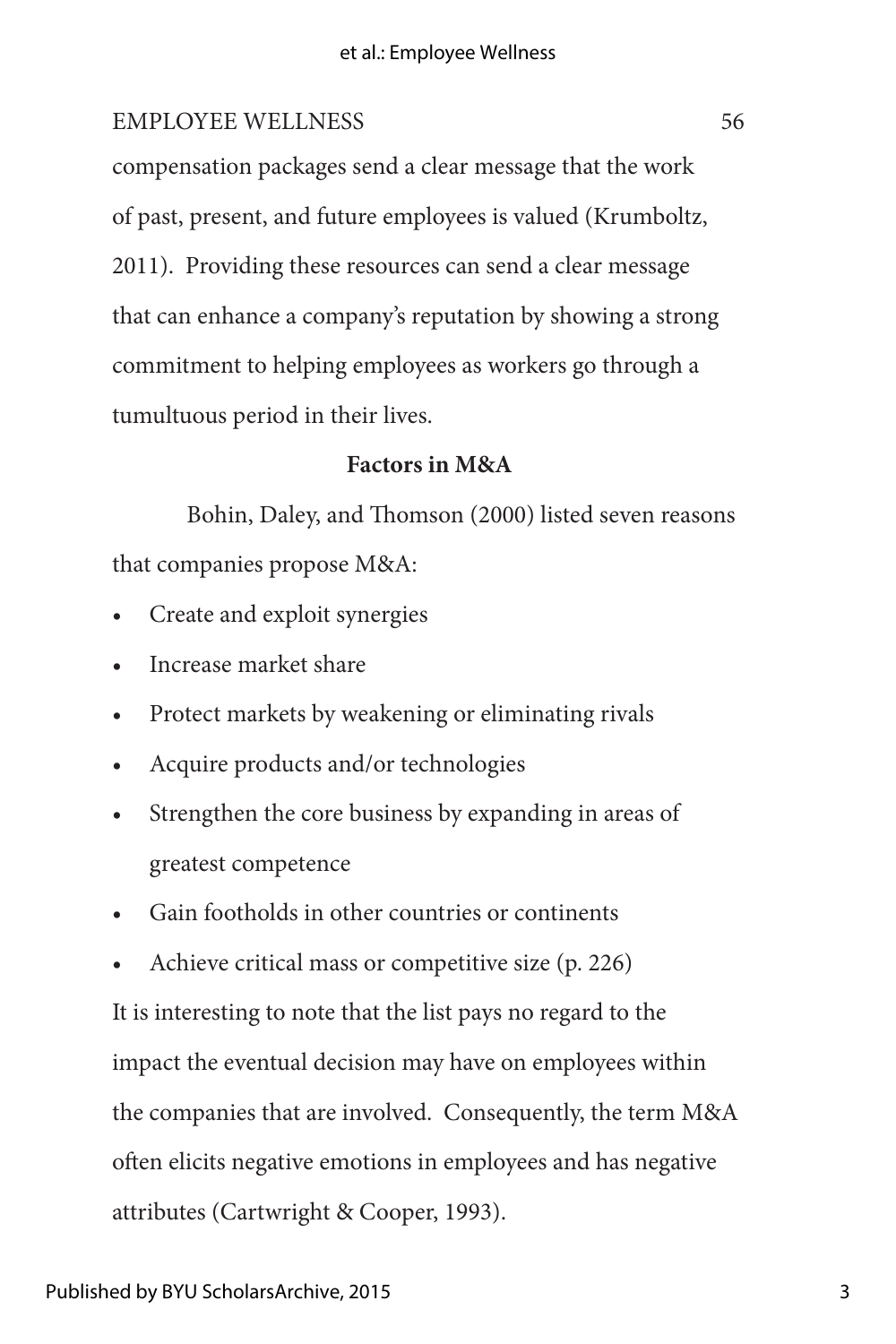#### **Employee Anxiety During M&A**

During M&A, employee anxiety tends to increase due to the prospect of layoffs. According to Aamodt (2010):

> . . . From a health perspective, victims of downsizing report increases in headaches, stomach upsets, sleeping problems, cholesterol levels, physical illness, hospitalization rates, heart trouble, hypertension, ulcers, vision problems, and shortness of breath. Emotionally, victims report high levels of stress, increased drug and alcohol abuse, more marital problems, and feelings of depression, unhappiness, anger, frustration, and dissatisfaction with life. Socially, victims are reluctant to share their feelings with friends, avoid family and friends due to feelings of embarrassment and shame, and avoid social situations and entertainment requiring money. (p. 540)

If laid-off employees are unable to adjust effectively, it could delay their ability to find new employment be financially and emotionally detrimental.

Employees who remain within the company following M&A(commonly known as "survivors") may also have difficulty adjusting to the changes that result. It may become

4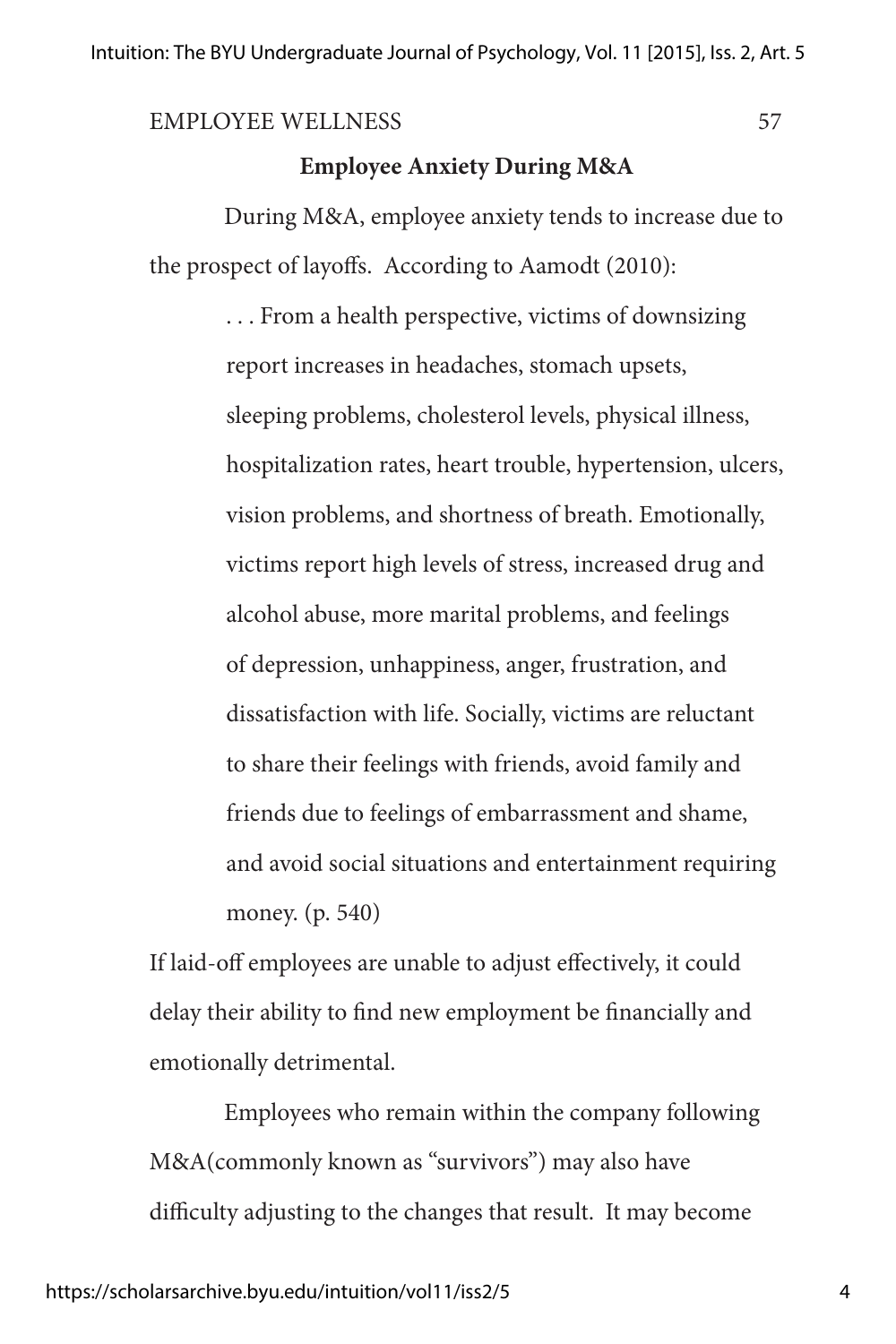difficult for employees to focus on their tasks because of worry about their future with the company. Levels of job satisfaction and commitment to the company tend to decrease during M&A (Moron & Panasian, 2005).

#### **Shifting Corporate Views of M&A**

Because of the high failure rate associated with M&A, companies have begun to place a higher priority on the employees who are involved with the M&A process as these employees can be influential in aiding the M&A process to be successful (Allen & Weiner, 2008). In the past 15 years, there has been an increased emphasis on the importance of employee wellness during the M&A process. Sculer and Jackson (2001) asserted that the loss of talent within companies may be a primary factor in the success or profitability of M&A. Retaining talented or otherwise experienced employees has become a top priority for companies pursuing M&A. Many employees harbor concerns about the M&A process, concerns related to what is known as a "psychological contract" between employees and their employer. The contract is defined as a set of unwritten expectations that define the employer-employee relationship (Wharton School of Business, 2005). These expectations generally include the employee pledging loyalty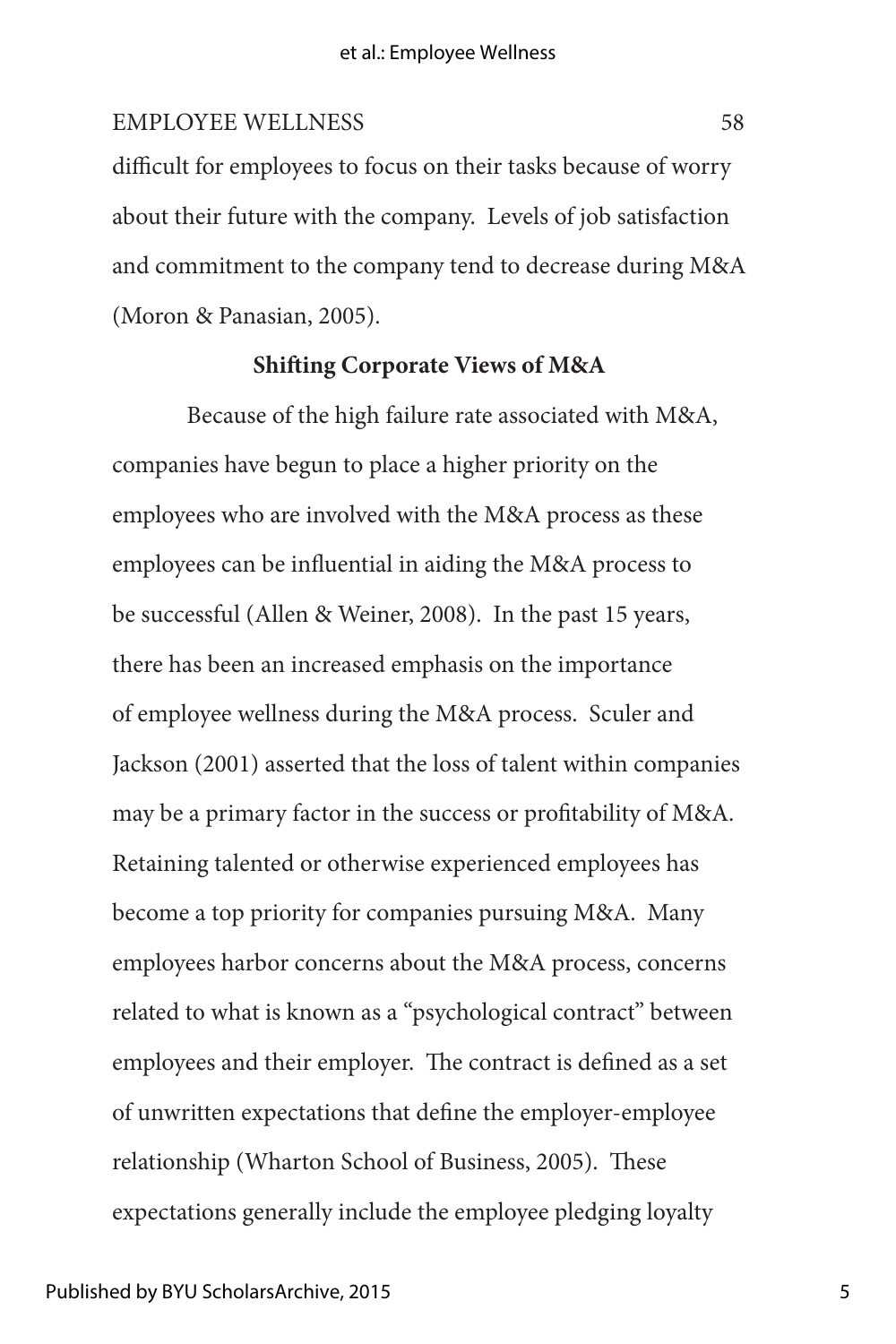to an organization and, in return, receiving job security (Hart & Thompson, 2007). Altered perceptions of the validity of this contract by employees following M&A may have a large impact on employees' thoughts, beliefs, and attitudes about the company.

## **Telecommunications mega-mergers: Impact on employee morale and turnover intention.**

Chambers and Honeycutt (2009) discussed the impact of M&A on the telecommunications industry. They cited the the effects of AT&T's sale and purchase of several companies in an effort to increase the parent company's portfolio. The Communications Workers of America, a union that dealt with AT&T during the mergers, represented employee interests and concluded that the M&A "had the greatest impact on low morale and generally high turnover intentions…being merged or acquired has a pervasive, negative impact on every aspect of how an employee views his organization" (p. 45).

#### **Retaining Key Talent During M&A**

Retaining key talent during the M&A process is crucial to ensuring its success . Kay and Shelton (2000) reported a survey of professionals who were involved in M&A and asked them to rate a variety of "people issues". The four that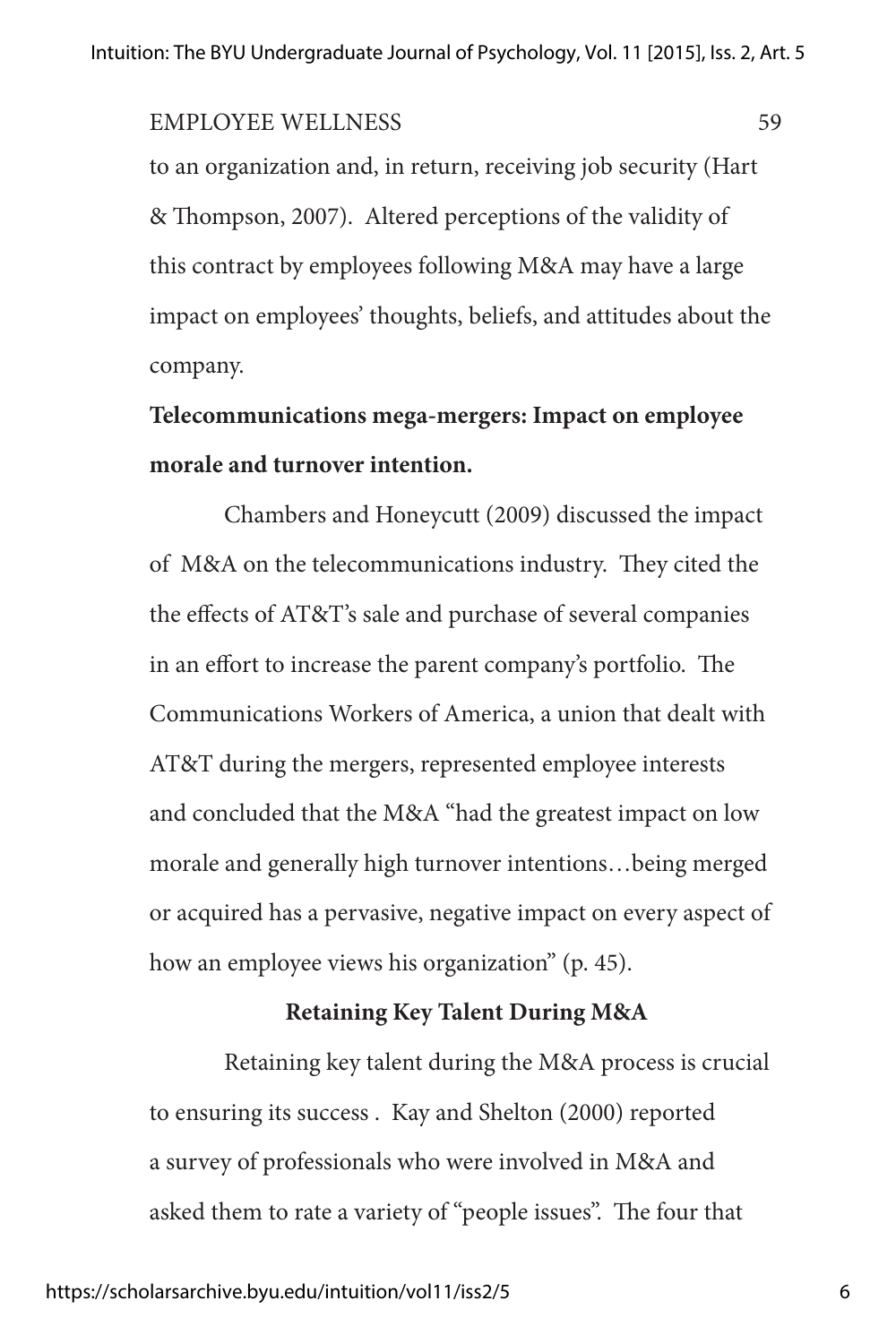were considered most critical for success were the retention of key talent (76%), communication (71%), the retention of key managers (67%), and an integration of corporate cultures (51%). The authors concluded that:

> . . . People problems are a major cause of failed mergers, and you must ensure that most if not all of the people you want are still in place at the end of the integration period. This is best achieved by carrying out an employee selection process whose pace and substance match the kind of merger involved. (p. 32)

Schuler and Jackson (2001) emphasized four major concepts that should guide companies desiring to retain key talent negotiating financial deals with key employees, giving retention bonuses, writing employee agreements before the integration begins, and managing the communication process.

Each of concept points to ways that companies may incentivize an employee to stay. The first three are monetary. Regarding the fourth, Moran and Panasian (2005) stated:

> . . . Any failure to communicate leaves employees uncertain about their future and will lead them to seek other means to reduce this uncertainty, such as reliance on rumors and other means of informal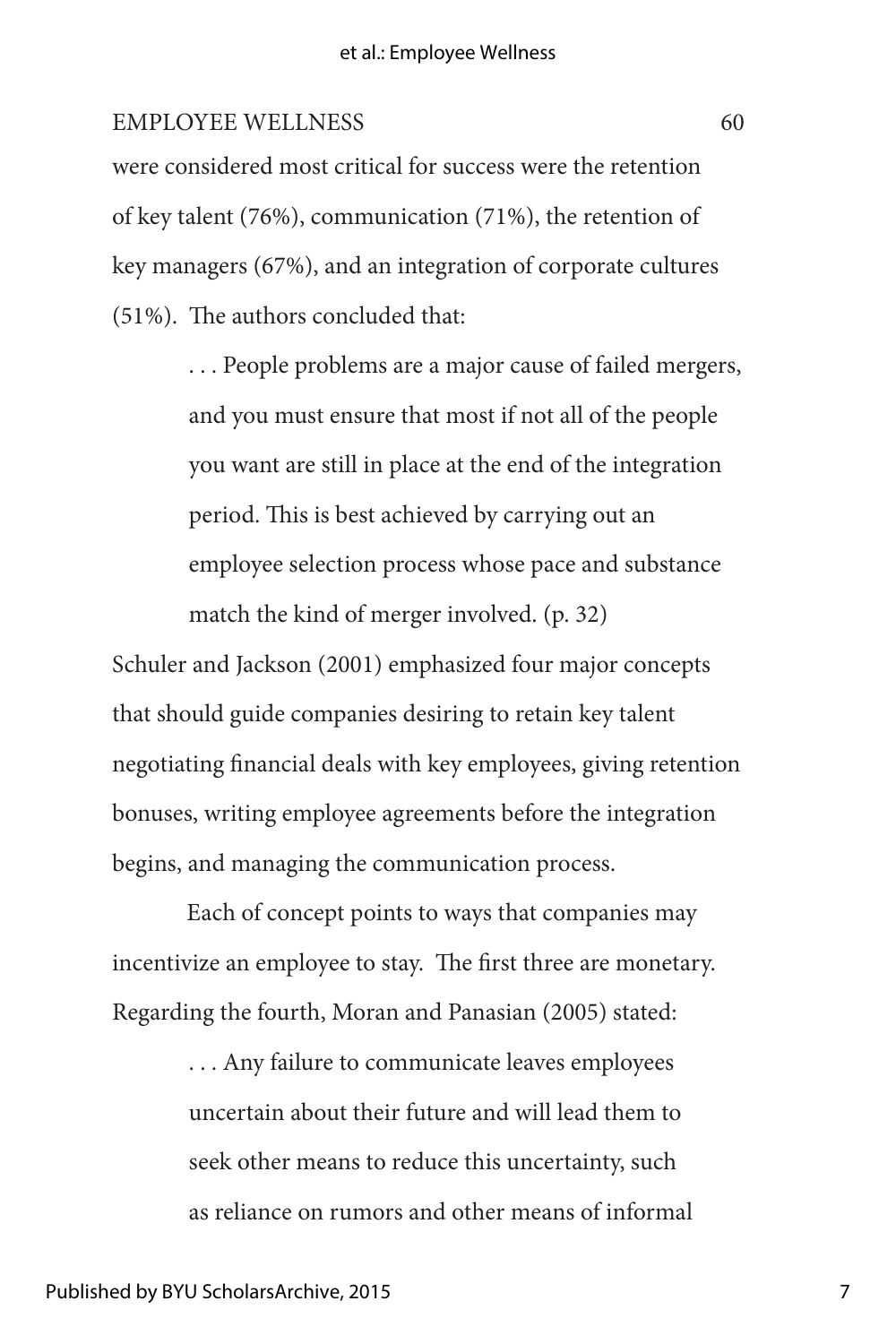communication, which are not an effective means of reducing anxiety since they tend to focus on negative and often inaccurate information. (p. 3)

#### **The Psychological Contract**

Creating a psychological contract between employees and the companies they work for may also be valuable during M&A. As stated earlier, this contract is based on the expectations that exist between employees and an organization (Tomprou, Nikolaou, & Vakola, 2012). For example, companies may agree to provide monetary compensation to employees in exchange for employees' formal commitment to remain with the company. When M&A are proposed, organizations may run the risk of violating the psychological contract, as expectations it contains may change .According to Tomprou, Nikolau, and Vakola (2012):

> . . . [E]mployees who realize that their organization has broken its promises experience negative feelings that can have an impact on both job satisfaction and organizational commitment. Company executives should be aware of this potential source of decreased job satisfaction and organizational commitment to act quickly on broken promises and negative feelings that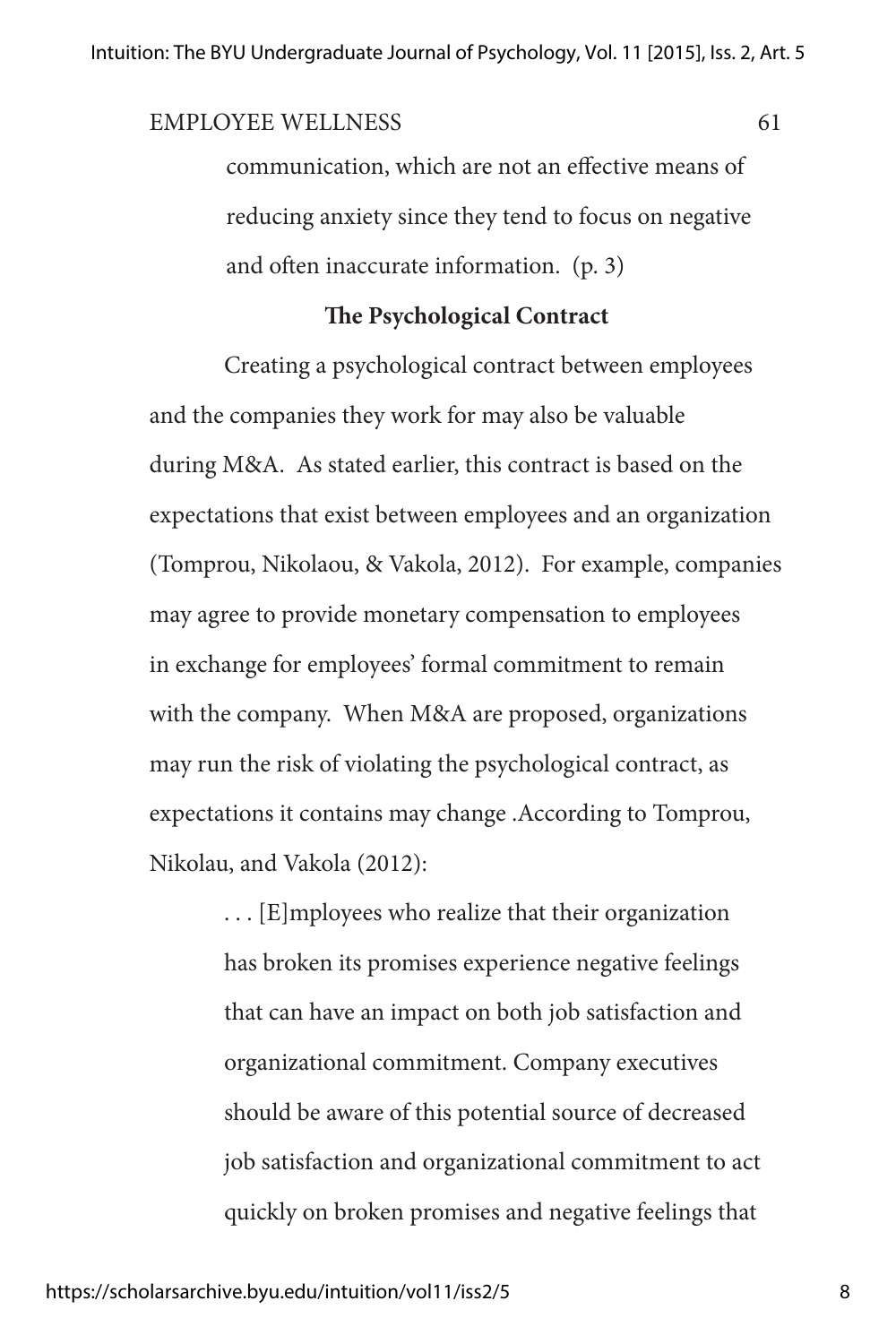may follow. In addition, understanding the nature of psychological contract breach and feelings of contract violation in relation to organizational change might be useful in identifying the most appropriate process for addressing employees' emotional responses.… When considering this finding, one should look at trust building as a way of preventing psychological breach and violation. Trust is not a new concept since it is found to be positively related with various positive work behavior and organizational outcomes. Managers are advised to foster perceptions of trust…and create appropriate conditions for psychological contract fulfillment. (pp. 401-402).

## **Experiencing organizational change in Greece: The framework of psychological contract.**

A study conducted in Greece examined how organizational changes impacted psychological contracts in the banking sector (Tomprou, Nikolaou, & Vakola, 2012). Because of the nation's economy, banks' business environment changed, requiring them to shift their operating practices and to downsize. The goal of the study was to determine whether banking employees had perceived a breach in their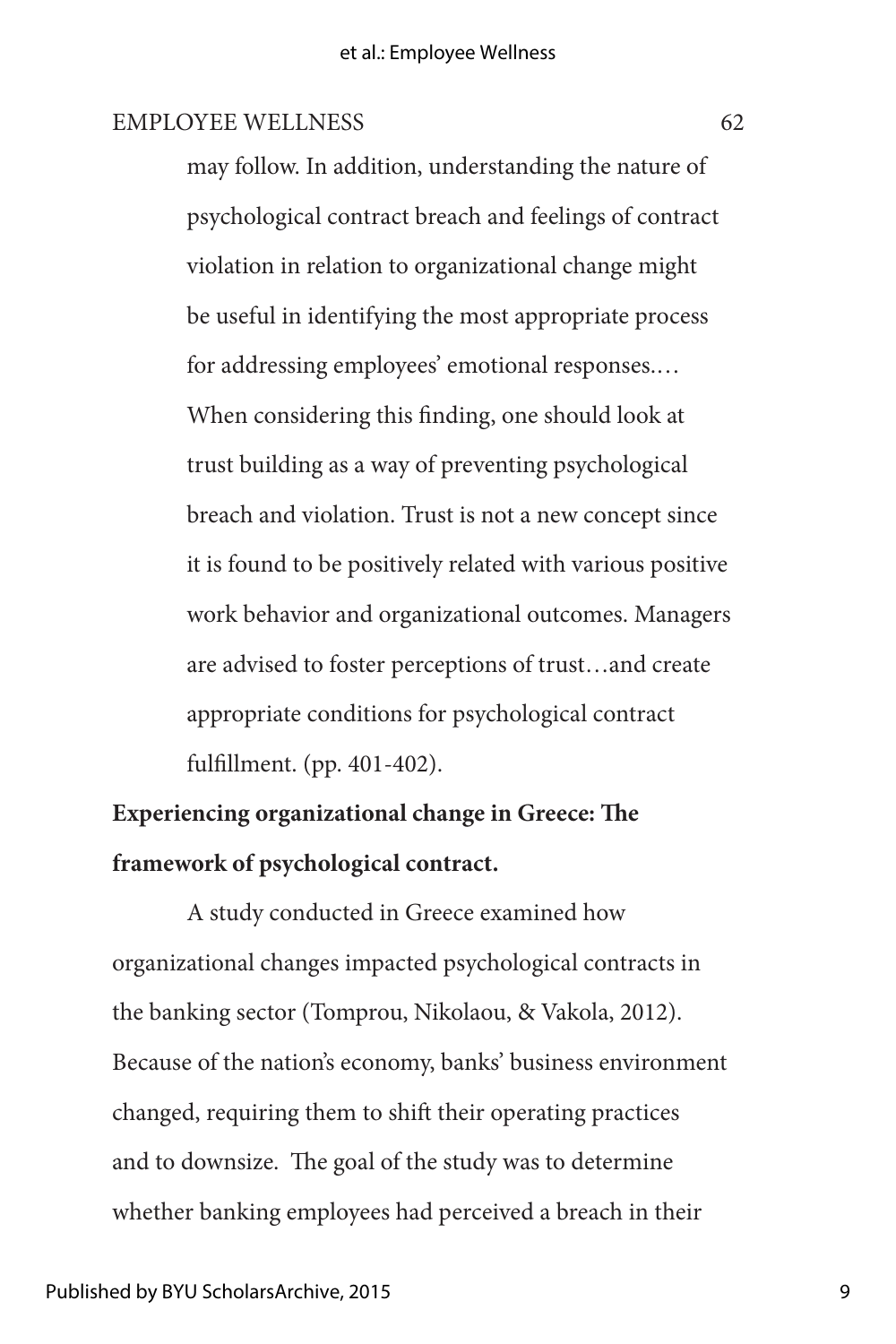psychological contract s. The authors reported that employees experienced a breach of the contract, which negatively impacted their performance. Although they understood that downsizing may have been necessary for the banks' survival, they still felt stressed, angry, and betrayed. They dealt with their frustration in different ways, but employees who seemed to handle the downsizing best were those who had not planned to stay with their bank for a long period of time.

#### **Discussion**

When undergoing M&A, organizations need to be aware of the potential emotional impact on both survivors and "victims". By failing to adequately consider employees, organizations may risk the success of M&A.

In this review, I have described means by which organizations may offset the toll on employees during the M&A process. For example, they could train their managers in effective listening skills, contract with local career-counseling services, hold a job fair, and offer career services and resumé workshops. The company's attempts to meet the needs of the victims, may persuade survivors that the company also cares about their personal well-being.

10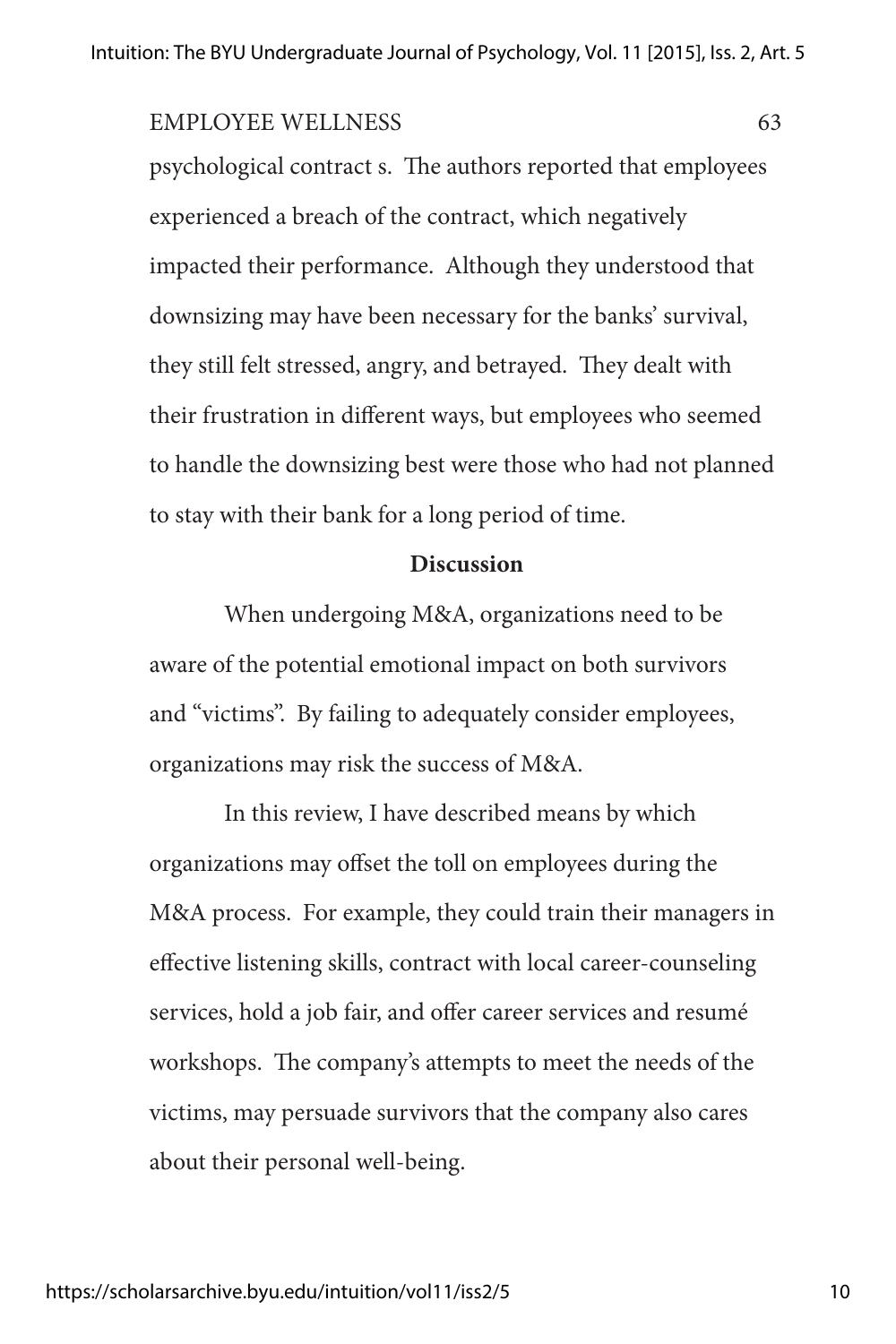#### **Employee Wellness**

Organizations could more fully meet the needs of employees M&A by focusing on psychological needs When informing employees about how the process may impact them, it is important that the news be delivered in person. Training managers on the best ways to have these conversations with employees could assure a positive impact (Aadmodt, 2010). Managers should recognize that employees go through a grieving process when informed of the loss of a job. By providing access to emotional- counseling services, they could better aid employees' e emotional transition (Fishman, 2014). Aadmont (2010) described four stages of change: denial, anger, fear, and acceptance. Financial counseling could also be beneficial. Some psychologists advocate that marriage and family therapists receive financial training so as to better understand the financial troubles clients may be struggling with during the M&A process (Rappleyea, Jorgensen, Taylor, & Butler, 2014). Career counseling by industrial and organizational psychologists could also be an asset to victims. According to Aadmont (2010), "To help layoff victims find new employment, workshops [could be] conducted on such topics as understanding the job market, finding potential job openings,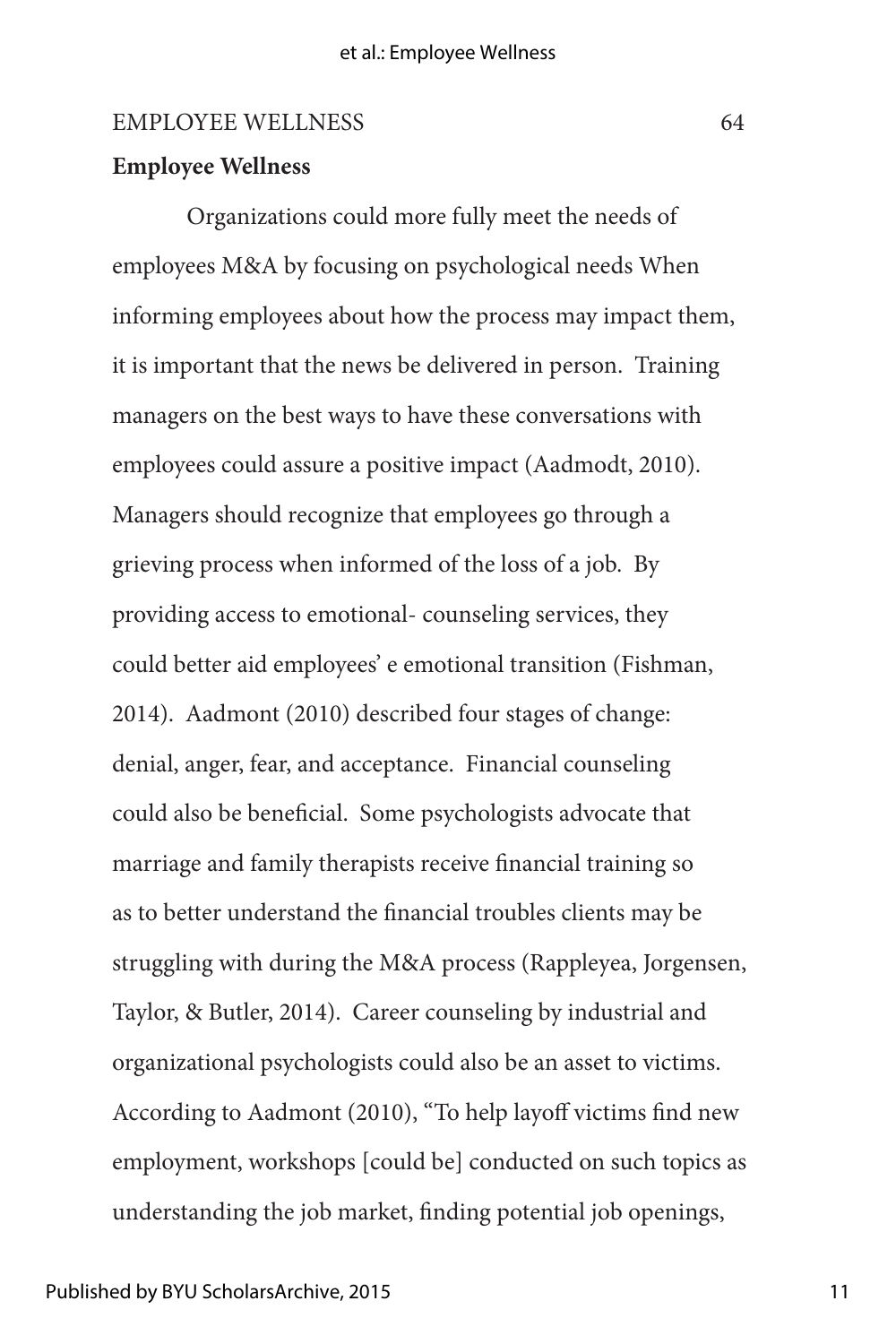writing resumes, performing well in the employment interview, and making decisions about job offers" (p. 540).

Such efforts may impress survivors that the company cares about the wellness of its employees and thereby could improve employee morale and increase commitment to the company's objectives.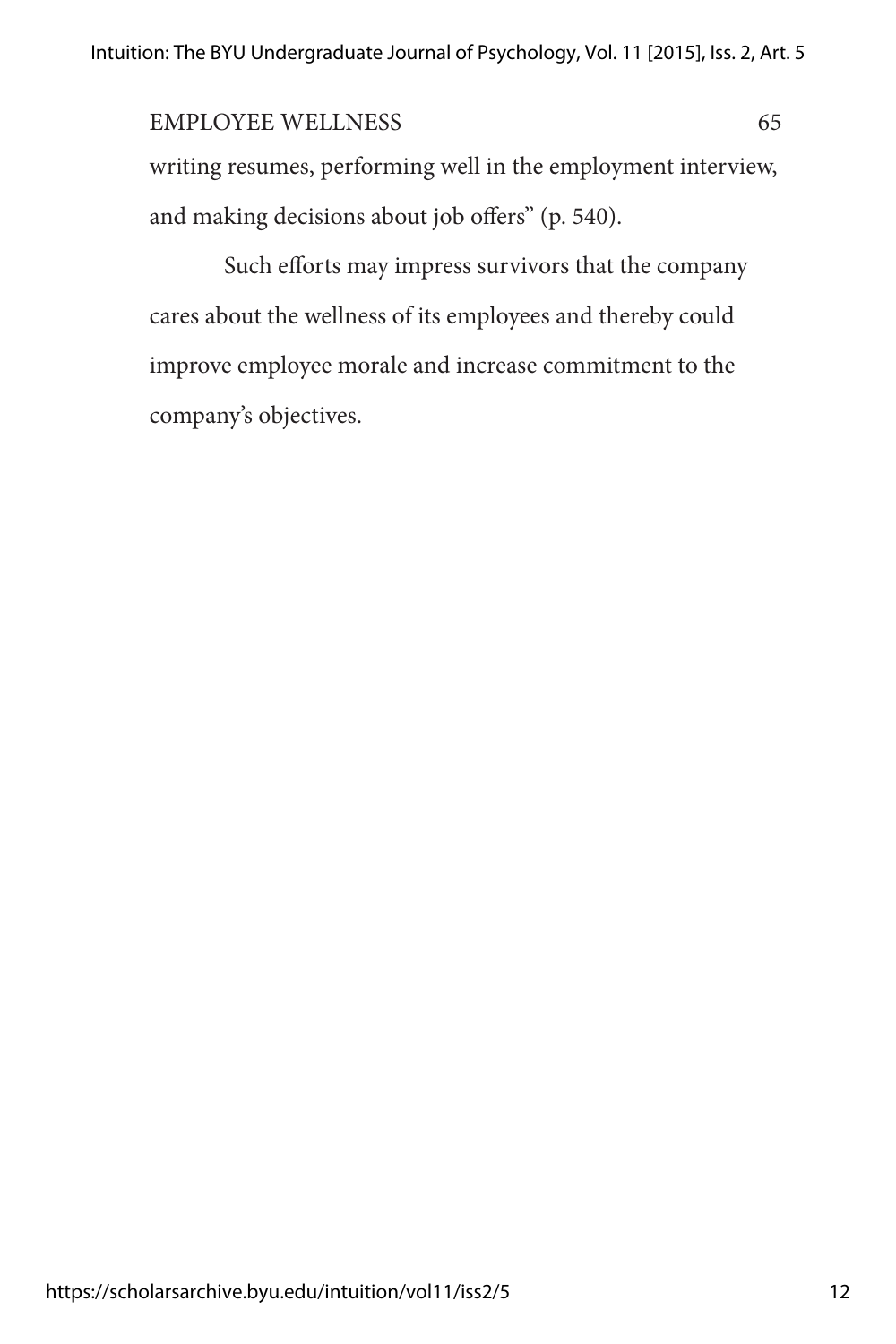#### References

Aadmot, M. (2010). Industrial/organizational psychology (6th ed.). Belmont, CA: Cengage Learning.

Cartwright, S., & Cooper, C. L. (1993). The psychological impact of merger and acquisition on the individual: A study of building society managers. Human Relations, 46(3), 327-347. doi:10.1177/001872679304600302

- Fernandes, E., Knowles, K., & Erickson, R. (2009). Retention After A Merger. Retrieved November 15, 2014. Fishman, A. (2014). Grief counseling without the grief: A readable text for beginning counselors. Death Studies, 38(5), 346-348. doi:10.1080/07481187.2012.756371
- Harding, D., & Rovit, S. (2004, October 4). Mastering The Merger. Retrieved October 25, 2014, from http:// www.bain.com/about/press/press-releases/new-bain- company-book--mastering-the-merger-.aspx
- Hart, D. W., & Thompson, J. A. (2007). Untangling employee loyalty: A psychological contract perspective. Business Ethics Quarterly, 17(2), 297-323.
- Hill, R., & Weiner, S. (2008). Seven steps to merger excel lence. Ivey Business Journal. Retrieved October 19, 2014, from http://iveybusinessjournal.com/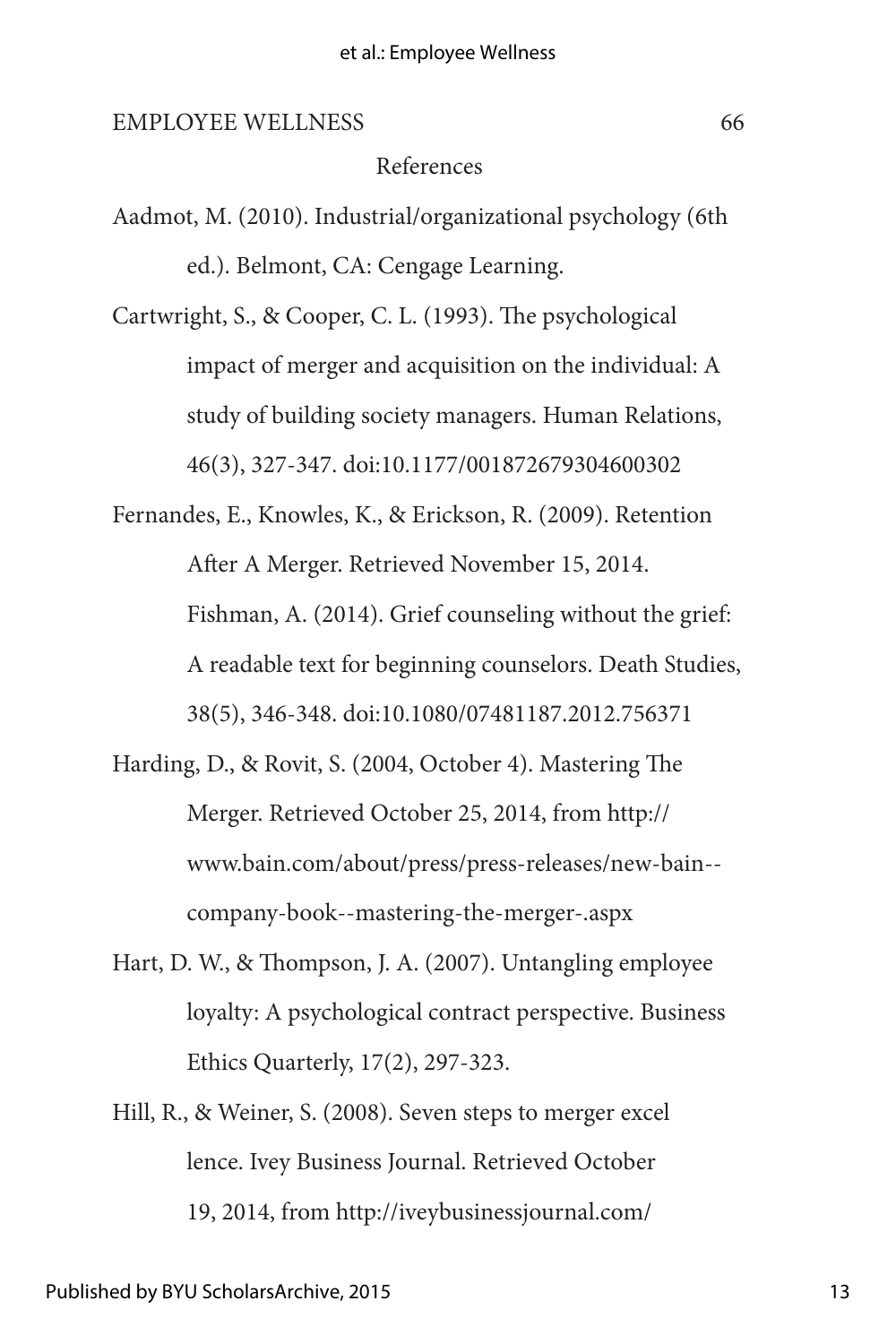topics/the-organization/seven-steps-to-merger-excel lence#.VFMTR\_mjOG6 EMPLOYEE WELLNESS 67

Honeycutt, A., & Chambers, K. (2009). Telecommunications mega-mergers: impact on employee morale and turnover intention. Journal of Business & Economic Research, 7(2), 43-52. doi: http://dx.doi.org/10.19030/ jber.v7i2.2260

- Kay, I.T., & Shelton, M. (2000). The people problem in mergers. The McKinsey Quarterly, (4), 29–37.
- Krumboltz, J. (2011). Potential Value of the Career Beliefs In ventory. Journal of Counseling & Development, 72(4), 432-433.
- Moran, P., & Panasian, C. (2005). The human side of mergers and acquisitions: A look at the evidence. Working Paper Series, 3(1), 22-22. Retrieved October 14, 2014, from http://panorama.utalca.cl/dentro/wps/the\_human.pdf
- Rappleyea, D. L., Jorgensen, B. L., Taylor, A. C., & Butler, J. L. (2014). Training considerations for MFTs in couple and financial counseling. American Journal of Family Therapy, 42(4), 282-292. doi:10.1080/01926187.2013.84 7701

Schuler, R. & Jackson, S. (2001), HR issues and activities in